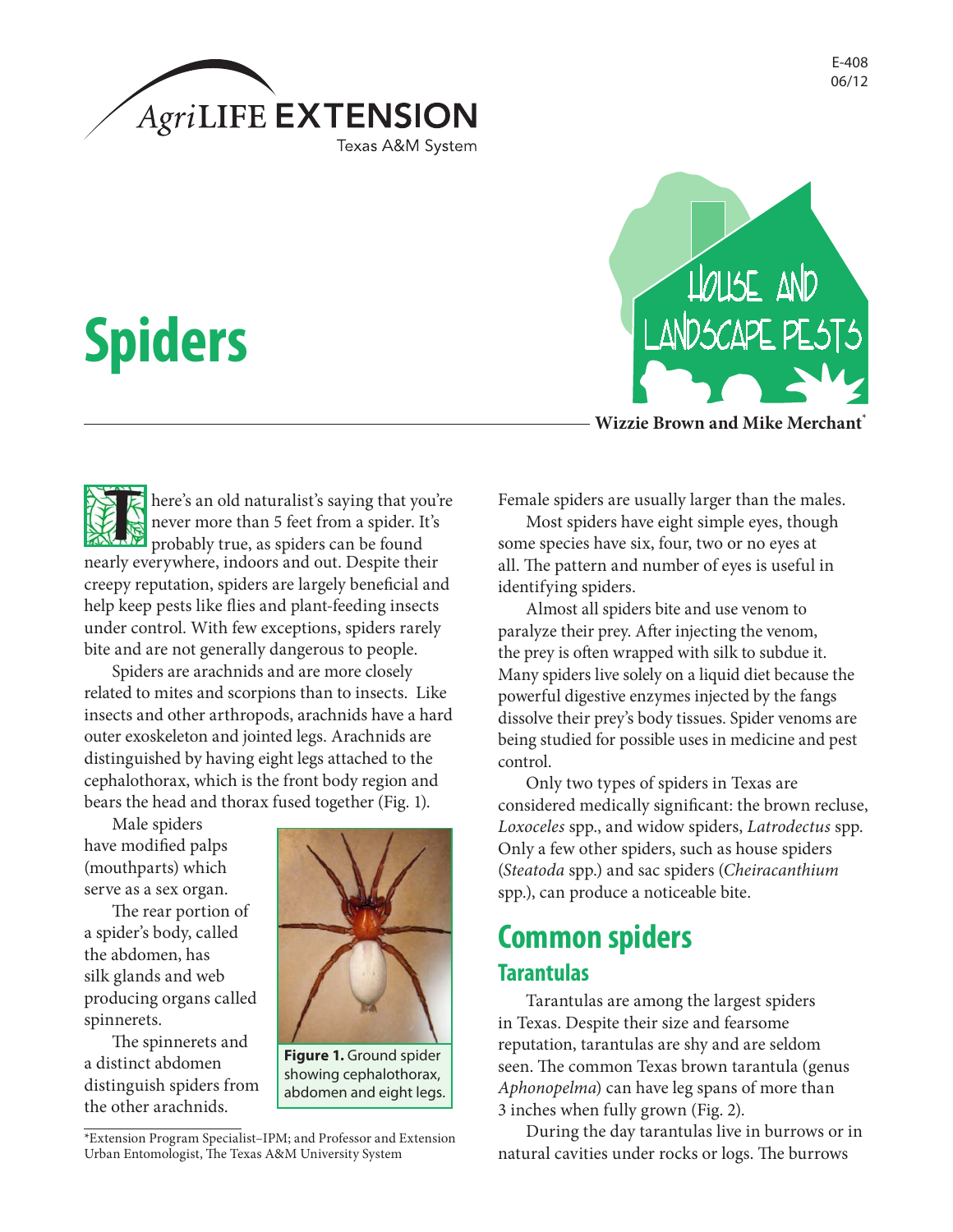

are sometimes lined with silk webbing and are covered with a thin silk curtain. In the winter or the hottest months of summer, these burrows

**Figure 2.** Tarantula, *Aphonopelma.* of summer, excellent vision **Figure 3.** Adult jumping spider.

are plugged with soil. Tarantulas rarely go far from their burrow entrance; they wait for prey to come to them. Tarantulas can live 5 to 30 years.

During mating season, male tarantulas leave the burrow in search for females and can be seen in yards or even by the hundreds along Texas highways. Females live in their burrows after maturity and do not participate in these seasonal migrations.

Tarantula bites are not dangerous. When threatened, tarantulas rise up on their hind legs and wave their front legs to warn off predators. They also release abdominal hairs that can irritate skin, eyes or nasal passages of trespassers.

Tarantulas can make good pets. Some species are easy to care for, and can become tame and safe to handle. The body hairs on the top of the abdomen in American tarantulas have barbs that may irritate the skin, so always wash your hands after handling a pet tarantula. Pet stores can tell you which species make the best pets.

Tarantulas need a constant supply of water in a flat dish filled with small pebbles into which they can lower their mouths. They eat live insects such as crickets, mealworms, or caterpillars. Tarantulas can go for several weeks without food, and often will refuse to eat when they are preparing to molt, or shed their skin. Tarantulas can crawl up glass and escape through small openings, so house them in a secure container.

#### **Jumping spiders**

Jumping spiders, in the family Salticidae, are easy to distinguish from other spiders. Jumping spiders tend to be stocky and brightly colored. Some have conspicuous black and white bands on their bodies or legs (Fig.3). Common color patterns include browns, grays, black, brilliant red, yellow, and metallic or iridescent greens, blues, and coppers. Males are especially ornate and use their colors and mating dances to attract females.

Jumping spiders have excellent vision for hunting prey.



They have eight eyes, including one large pair in the front. They are territorial and hunt during the day.

As their name implies, they are excellent jumpers. This behavior can startle observers, but like most spiders, jumping spiders are unlikely to bite unless cornered or handled. Jumping spiders put out a dragline of silk when they jump and can sometimes be seen dangling from this thread after a leap that fails.

#### **Wolf spiders**

Wolf spiders, in the family Lycosidae, are among the most common spiders in fields and backyards.

They are hairy and their drab color is mottled with brown, gray, black, yellow, or creamy white markings. They have eight eyes, with a front row of four tiny eyes in a straight line and a larger central pair in the hind row. Wolf spiders often have two dark, longitudinal stripes on the cephalothorax (Fig. 4). They range ½ to 3 inches long.



**Figure 4.** Wolf spider, *Schizocosa* spp.

Wolf spiders are most active after dark and have good night vision. During the summer, you can shine a flashlight into roadside grasses and see dozens of tiny pinpoints of light reflected on the wolf spiders' enlarged pair of eyes.

Hundreds to thousands of wolf spiders may live in the average backyard lawn, where they feed on insects and small organisms. Although they may be a nuisance, they can control other pests. Because they are so plentiful, wolf spiders commonly enter homes under gaps in doorways. Although some wolf spiders can be aggressive if handled improperly, they are generally not dangerous to people or pets and can usually be picked up with bare hands or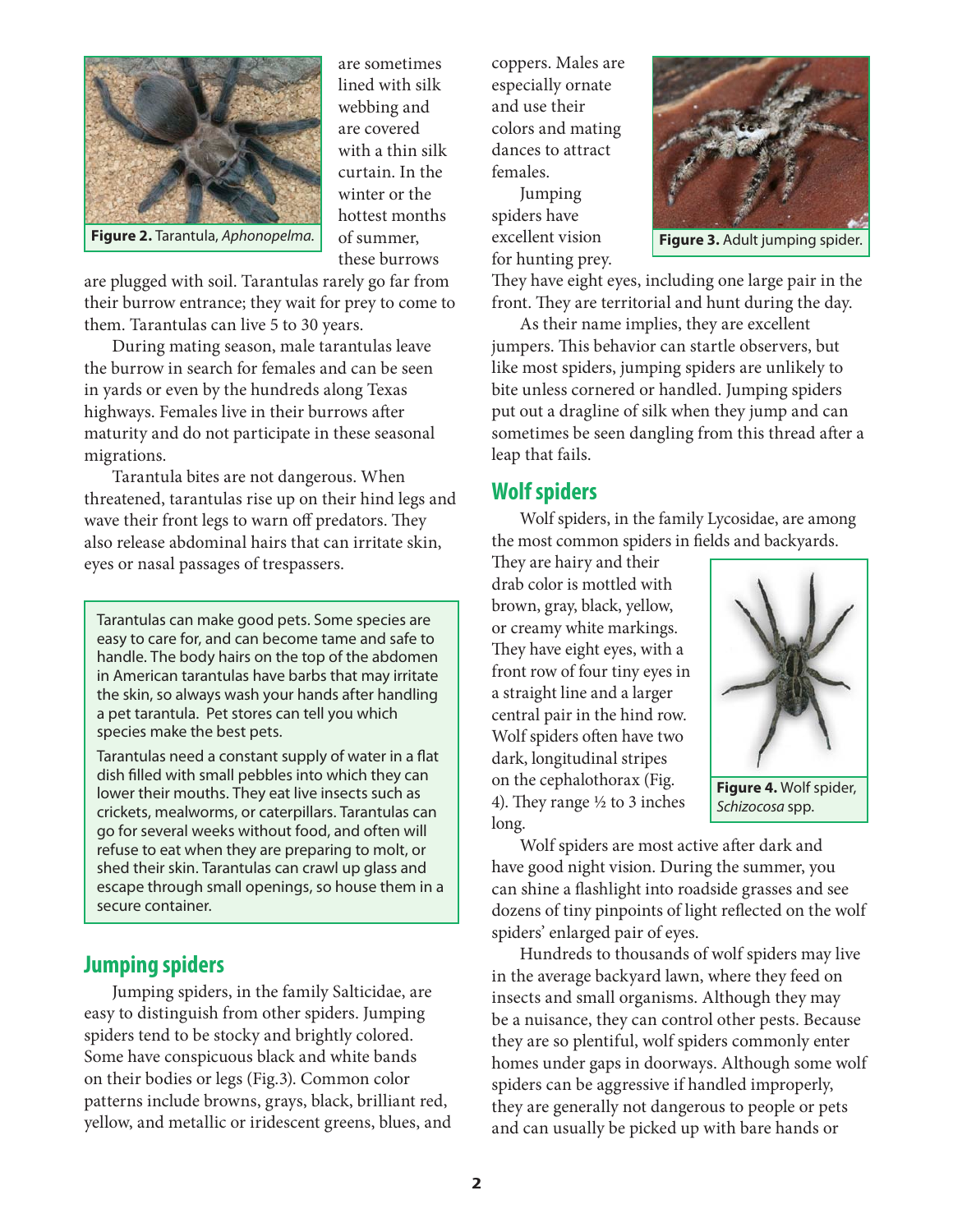Wolf spiders may be confused with brown recluse spiders. However, wolf spiders typically have dark stripes on the cephalothorax, lack the brown recluse's fiddle-shaped marking, and have a large pair of eyes on the top of their heads.

slid onto a piece of paper and relocated outdoors.

Female wolf spiders sometimes carry a round, silken egg case. They carry this case until the eggs hatch. The young climb onto their mother's back and she carries the spiderlings with her until they are ready to hunt on their own.

#### **Orbweaver spiders**

Orbweavers in the family Araneidae come in many shapes, colors, and sizes. Most orbweavers make a vertically hanging orb web with concentric rings of silk—a "typical" spider web.

Orb webs are marvels of architecture. The spider



first establishes a bridge between two supports by drifting a thread of sticky silk on the wind until it catches the opposite support. After strengthening the bridge, the spider uses its own weight and the elastic properties of the silk to establish an initial silk triangle. Over many trips up and down the supports and the central triangle, the spider spins additional radii to build the web scaffold on which the orb will be spun. Then the spider spins the orbweaver's trademark series of concentric, sticky rings.

The spider uses up to seven different types of silk to build the web; the rings eventually trap flying prey.

Many spiders tear down and rebuild their webs daily. Spiders that are active during the day do this work each morning. Some spiders eat the webs and recycle up to 90 percent of the material every day.

Some of the larger orbweavers, known as *Argiope* spiders, weave a zipperlike seam of heavy silk into the web called a stabilimenta. The precise function of the stabilimenta is not known. One idea is that it serves as a warning to birds to avoid

the web, reducing the need to rebuild as often. Stabilimenta also reflect UV light, which may make the web more attractive to flying insects.

Unlike jumping and wolf spiders, orbweavers do not see well. Instead, they use the web to get information from the environment and to locate insects that are caught in the web. Prey is usually

quickly subdued by wrapping it in silk so the web is not destroyed. Though orbweavers are harmless to people, their large webs can be a nuisance.

The black and yellow garden spider, *Argiope aurantia,* is common in Texas, and is the best known in the group (Fig. 5). The female's body is more than 1 inch long and its legs are even longer. Male *Argiope* are often less than one fourth the size of females and can be found in the same web with the female.



**Figure 5.** *Argiope* spider in a web.



**Figure 6.** Spinybacked orbweavers are common in wooded areas.

Grasshopper-sized insects are often caught and eaten by these large spiders.

Spinybacked orbweavers from the genera *Micrathena* and *Gasteracantha* are distinctive spiders that are common in wooded areas (Fig. 6). These spiders have a flattened, spiny shape that makes them resemble crabs. Their abdomen colors include white, yellow, orange, or red.

#### **Long-jawed orbweaver spiders**

The long-jawed spider, in the family Tetragnathidae, is another common orbweaving spider. The name comes from their large chelicerae, or fangs. Their long jaws allow them to bite and secure their prey, though their venom is not considered dangerous to people.

In recent years, long-jawed orbweavers in the genus *Tetragnatha* have built large communal webs. These "super webs" are unusual and have most commonly been found near water, especially where there food sources like midges or other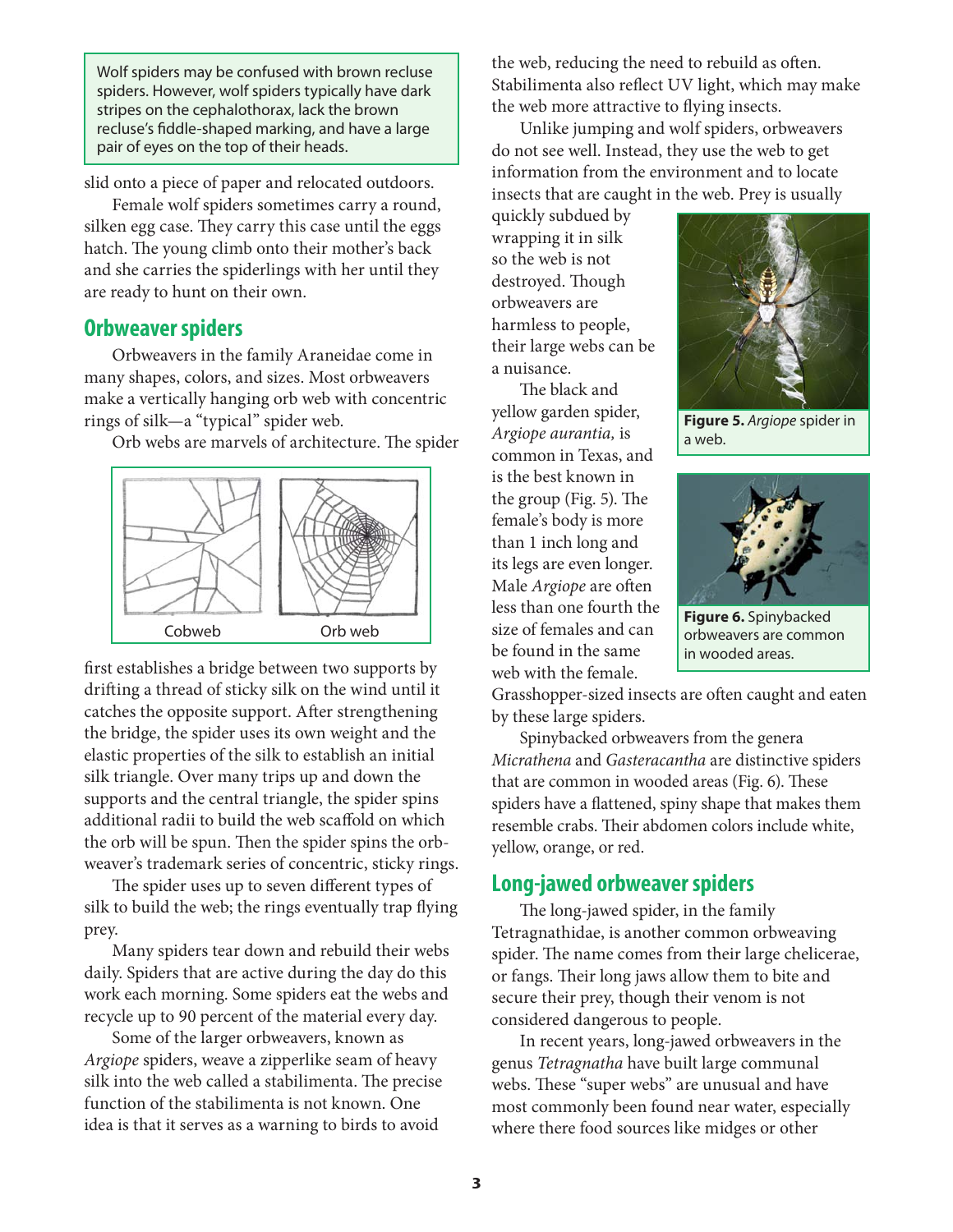

**Figure 7.** Lake Tawokoni State Park rangers Mike McCord (left) and Freddie Gowin (right) monitor a giant communal spider web at the park in August 2007. The giant spider webs are rare for Texas. (Fort Worth Star-Telegram/Tom Pennington)

flying insects are abundant.

#### **Crab spiders**

Crab spiders, in the family Thomisidae, are common on leaves and flowers (Fig. 8), and some species are found on the ground. These



**Figure 8.** Crab spider on a flower.

spiders are easily recognized by the crablike way they hold their two front pairs of legs and the way they scuttle sideways and backwards. These spiders do not spin a web, instead they ambush their insect prey. Some crab spider species can change color to match the flower on which they are perched.

## **Potentially dangerous spiders Recluse spiders**

Brown recluse spiders, *Loxosceles reclusa,* have only six eyes arranged in pairs, which differentiates them from many other spiders (Fig. 9). Adults usually have a dark, violin-shaped mark on the cephalothorax with the neck pointing back toward the abdomen. They are usually light to dark brown and have no spines on their legs.

Recluse spiders are most active at night but can occasionally be seen during the day. They actively hunt insects and other arthropods and do not use a web to trap their prey. Their web is used mostly as a



retreat where they place and protect eggs.

As their name implies, recluse spiders are generally shy. They hide in cracks and crevices, which they line with silk.

Outdoors, recluse spiders are found in stacked firewood, under stones, in rock ledges, under wood stored on the ground and under the bark on dead trees. Indoors they live in attics, crawl spaces, and living areas of the home. They prefer to hide in dry, narrow crevices, under insulation, and in wall voids.

Females lay one to two egg masses per year in dark, sheltered areas. Brown recluse egg cases are about ⅝ inch in diameter, flat on the bottom, and convex on top.

Brown recluse spiders bite when they are trapped or pressed against the skin. These spiders may bite if you accidentally roll over one in a bed or put on clothing that has a spider inside. Bites also occur when people clean garages and barns.

Recluse spider venom breaks down skin and

One other group of spiders, spitting spiders in the genus *Scytodes*, has a similar eye arrangement to recluse spiders. Spitting spiders have long, spindly, banded legs and a spotted pattern on top of the



cephalothorax. The cephalothorax is raised like a dome in spitting spiders but nearly flat in recluse spiders. Underneath the dome, spitting spiders have large glands that the spiders use to produce silk that is propelled (spit) from the mouth to entrap prey. Spitting spiders are harmless, slowmoving, common indoor spiders.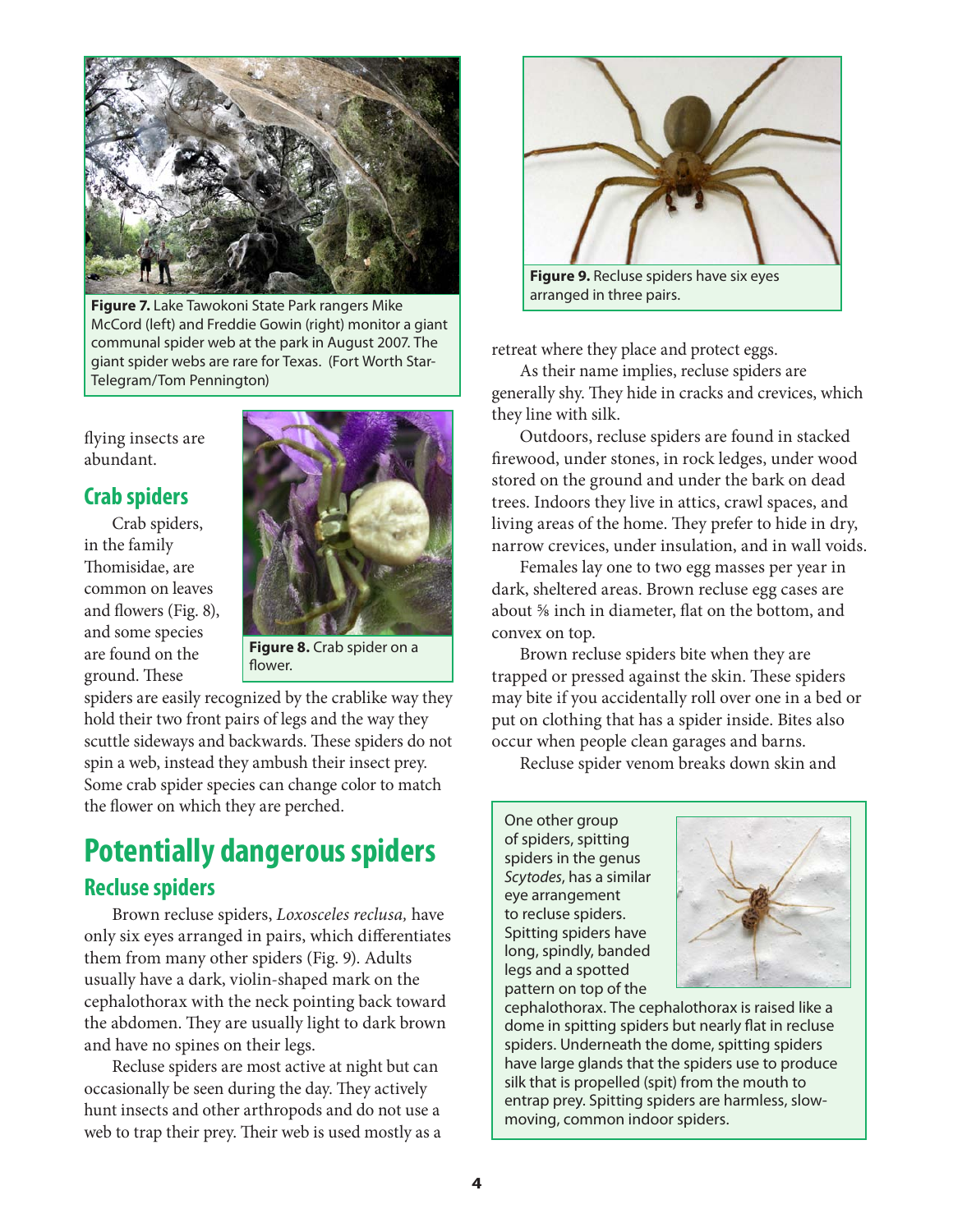muscle tissue at the bite location. The initial bite may be painless and become mild to severely painful 2 to 8 hours later. The bite site may also itch, swell, and become tender.

A blister usually forms about 24 hours after the bite and a slow-healing lesion forms within 1 week. Reactions to recluse bites depend on a person's age, health, and body chemistry and the amount of venom injected. In severe cases, surgery may be needed to clean the wound and minimize scarring.

Diagnosis of a recluse spider bite can be difficult because *Staphylococcus* and other bacteria can cause similar lesions. If you think a brown recluse or other spider has bitten you, kill the spider and take it to the doctor for identification. If it is a recluse spider, the doctor can provide the required treatment.

#### **Widow spiders**

The southern black widow, *Latrodectus mactans,*  and its relatives live throughout the United States. Other widow species found in Texas include the western black widow, *L. hesperus;* the northern black widow, *L. variolus;* and the brown widow, *L. geometricus.* Coloration varies considerably among species.

Adult female widow spiders are typically black. Males and juveniles may have orange, red and white markings on the back and sides (Fig. 10). The abdomen is rounded and the ventral region often has two reddish triangles that form an hourglass shape. Some of these spiders have irregular or spotlike markings; others have no markings at all.

Female adults average 1½ inches long; adult males are much smaller. Widow spiders have eight eyes in two rows.

Widow spiders are usually found in protected areas outdoors or in structures that are open to the outdoors. They may live in wood



**Figure 10.** Female widow spider (top), male widow (bottom).

piles, garages, cellars, shrubbery, crawl spaces, rain spouts, termite bait stations, gas and electric meters, and other rarely disturbed places.

Black widow spiders build strong, sticky, irregular webs. They typically hang upside down in the web, revealing the hourglass markings. The egg sacs are rounded, about one-half inch long, and hang from the web. Females may make more than one egg sac. Newly hatched spiderlings usually stay near the egg sac for a few days before they disperse by ballooning.

Widow spiders most often bite when they are threatened or pressed against the skin. People may be bitten when they accidentally disturb a spider or its web.

Widow spider toxin affects the nervous system. Initially, there may be a pinprick sensation that becomes red and swollen. The bite site usually turns pale in the center and it is surrounded by a tender redness.

Within 1 to 3 hours, the person may experience moderate to intense pain throughout the body that could last from 2 to 3 days. Other symptoms include tremors, nausea, vomiting, leg cramps, abdominal pain, profuse perspiration, loss of muscle tone, and increased blood pressure.

Ballooning is a common behavior among spiders, and it typically occurs on windy days. Spiderlings spin one or more light silk threads which are caught by the wind and carry the tiny spiders to new



locations. Two male *Erigone* spiders on a grass seedhead. The lower one is in a pre-ballooning posture ready to disperse, known as the "tip-toe" position. (Courtesy of Rothampstead Research)

Bites can be more dangerous for children, the elderly, and people with health problems. Few cases have been fatal.

Seek medical care for a black widow bite; the patient should be taken to a hospital emergency room to receive the appropriate antivenom.